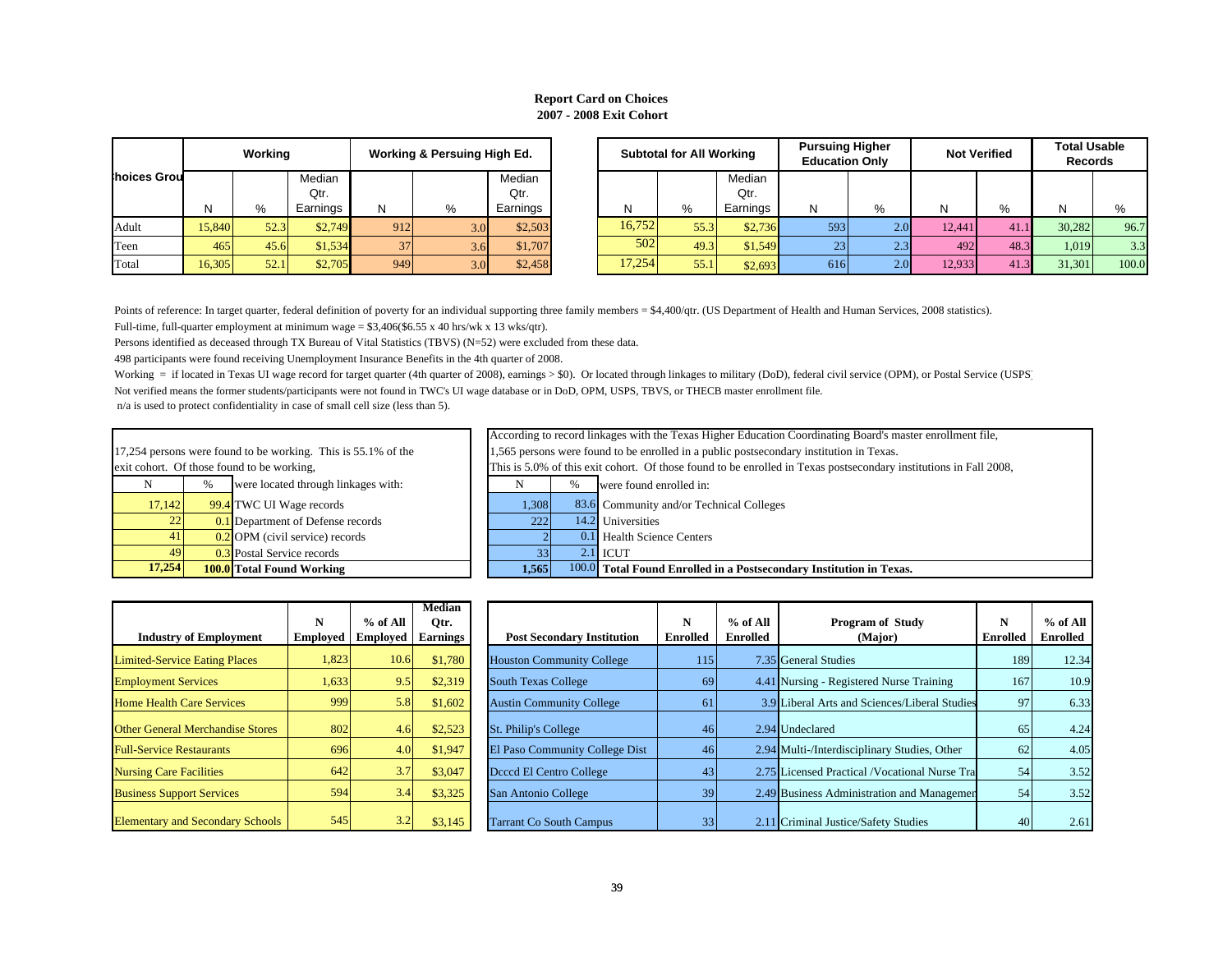# **Report Card on Project Rio 2007 - 2008 Exit Cohort**

|              |           | Working |          |     | Working & Persuing High Ed. |          | <b>Subtotal for All Working</b> |      |        |
|--------------|-----------|---------|----------|-----|-----------------------------|----------|---------------------------------|------|--------|
|              |           |         | Median   |     |                             | Median   |                                 |      | Media  |
|              |           |         | Qtr.     |     |                             | Qtr.     |                                 |      | Qtr.   |
| Gender       | N         | %       | Earnings | N   | $\%$                        | Earnings | N                               | %    | Earnin |
| Male         | 5.010     | 49.1    | \$378    | 90  | 0.8                         | \$3,546  | 5,100                           | 50.0 | $$3$ . |
| Female       | 966       | 50.7    | \$2,631  | 29  | 1.5                         | \$2,242  | 995                             | 52.2 | \$2,   |
| Unknown      | <b>28</b> | 40.0    | \$5,524  | n/a | 2.8                         | \$5,445  | 30                              | 42.8 | \$5,   |
| <b>Total</b> | 6,004     | 49.3    | \$3,554  | 121 | 0.9                         | \$3,345  | 6,125                           | 50.3 | \$3,   |

|      |       |         |          |     |                             |          |  |                                 |      |          |                       | <b>Pursuing Higher</b> |       |                     |                             |       |
|------|-------|---------|----------|-----|-----------------------------|----------|--|---------------------------------|------|----------|-----------------------|------------------------|-------|---------------------|-----------------------------|-------|
|      |       | Working |          |     | Working & Persuing High Ed. |          |  | <b>Subtotal for All Working</b> |      |          | <b>Education Only</b> |                        |       | <b>Not Verified</b> | <b>Total Usable Records</b> |       |
|      |       |         | Median   |     |                             | Median   |  |                                 |      | Median   |                       |                        |       |                     |                             |       |
|      |       |         | Qtr.     |     |                             | Qtr.     |  |                                 |      | Qtr.     |                       |                        |       |                     |                             |       |
| ıder |       | $\%$    | Earnings | N   | %                           | Earnings |  | N                               | %    | Earnings | N                     | %                      | N.    | %                   | N                           | %     |
|      | 5.010 | 49.1    | \$378    | 90  | 0.8                         | \$3,546  |  | 5,100                           | 50.0 | \$3,771  |                       |                        | 4.961 | 48.6                | 10.203                      | 83.8  |
| iale | 966   | 50.7    | \$2,631  | 29  | ن. 1                        | \$2,242  |  | 995                             | 52.2 | \$2.614  |                       |                        | 883   | 46.3                | 1,906                       | 15.7  |
| nown | 28    | 40.0    | \$5,524  | n/a | 2.8                         | \$5,445  |  |                                 | 42.8 | \$5,524  | n/a                   |                        | 39    | 55.7                | 70                          | 0.6   |
|      | 6.004 | 49.3    | \$3,554  | 121 | 0.9                         | \$3,345  |  | 6,125                           | 50.3 | \$3,547  | 98                    |                        | 5,883 | 48.3                | 12.179                      | 100.0 |

Points of reference: In target quarter, federal definition of poverty for an individual supporting two family members = \$3,500/qtr. (US Department of Health and Human Services, 2008 statistics).

Full-time, full-quarter employment at minimum wage = \$3,406(\$6.55 x 40 hrs/wk x 13 wks/qtr).

28 Persons identified as deceased through the TX Bureau of Vital Statistics (TBVS) (N= ) were excluded from these data.

Persons going to school may not be able to work full-time. Therefore, the numbers, percentages, and median earnings of those working only were displayed separately in the shaded boxes from those working

and going to school at the same time. Subgroups are combined respectively in the unshaded cells to the immediate right and are not double counted in totals in right-most column.

73 students/participants were found receiving Unemployment Insurance Benefits at 4th quarter of 2008.

Working = if located in Texas UI wage record for target quarter (4th quarter, earnings > \$0), or located through linkages to military (DoD), federal civil service (OPM), or Postal Service (USPS) records.

Not verified means the former students/participants were not found in TWC's UI wage database or in DoD, OPM, USPS, TBVS, or THECB master enrollment file.

n/a is used to protect confidentiality in case of small cell size (less than 5).

6,125 persons were found to be working. This is 50.3% of the exit cohort.

According to record linkages with the Texas Higher Education Coordinating Board's master enrollment file in Fall 2008, **Employment Services** 1,015 1,015 16.6 \$2,266.0

219 persons were found to be enrolled in a public postsecondary institution in Texas. This is 1.8% of this exit cohort. [100] Limited-Service Eating Places 533 533 8.7 \$2,015.0

| <b>Industry of Employment</b>              | N     | % of All<br><b>Employed</b> | <u>meolan</u><br>Qtr.<br><b>Earnings</b> |
|--------------------------------------------|-------|-----------------------------|------------------------------------------|
|                                            |       |                             |                                          |
| <b>Employment Services</b>                 | 1,015 | 16.6                        | \$2,266.0                                |
| <b>Limited-Service Eating Places</b>       | 533   | 8.7                         | \$2,015.0                                |
| <b>Full-Service Restaurants</b>            | 416   | 6.8                         | \$2,346.0                                |
| <b>Building Equipment Contractors</b>      | 224   | 3.7                         | \$5,109.0                                |
| <b>Animal Slaughtering and Processing</b>  | 215   | 3.5                         | \$4,123.0                                |
| <b>Support Activities for Mining</b>       | 206   | 3.4                         | \$10,309.0                               |
| <b>Services to Buildings and Dwellings</b> | 155   | 2.5                         | \$2,944.0                                |
| <b>Automotive Repair and Maintenance</b>   | 135   | 2.2                         | \$2,656.0                                |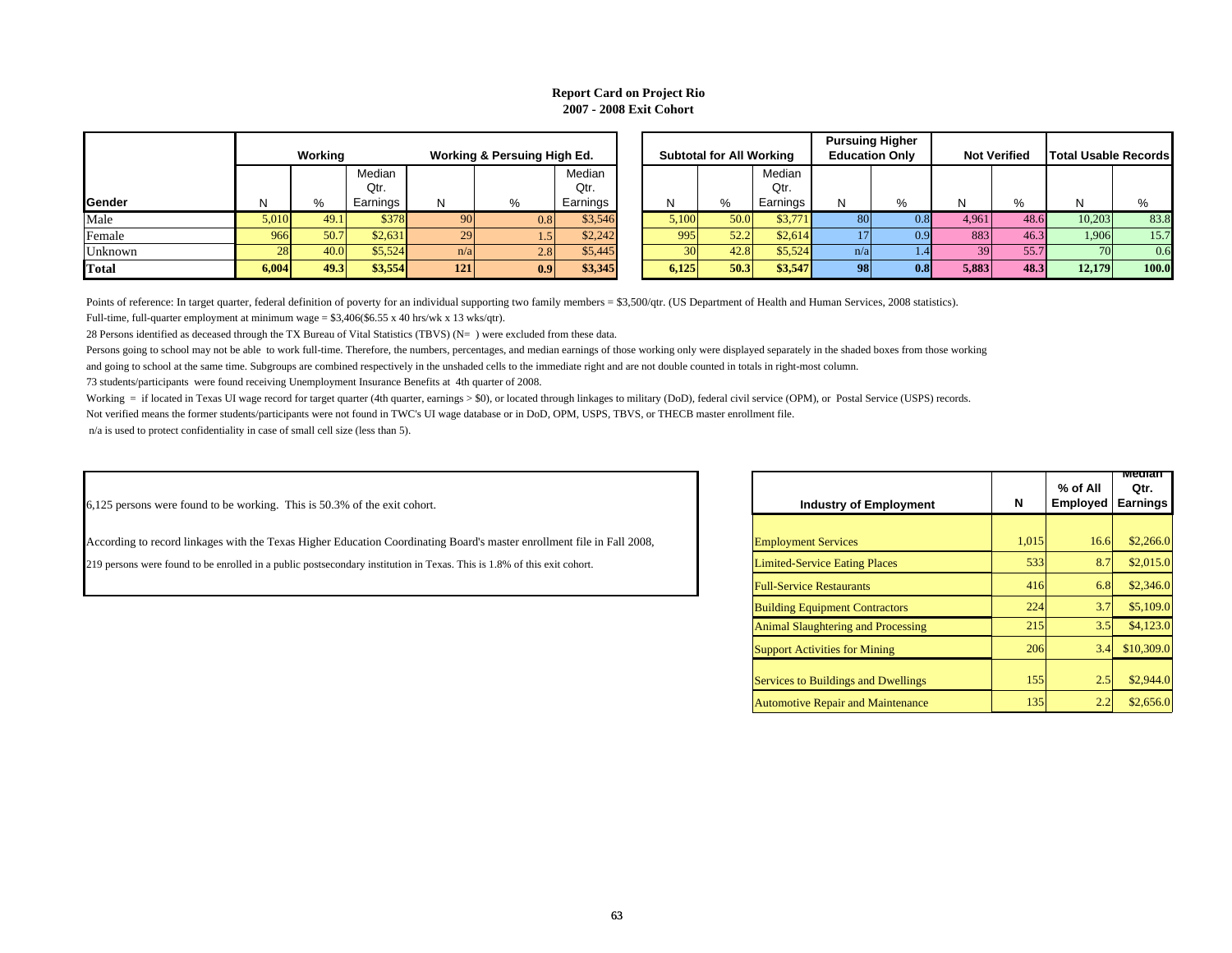### **Report Card on Skills Development Fund (SDF) 2007 - 2008 Exit Cohort**

|                          |       |         |          |                             |                   |          |  |                                 |      |          |    | <b>Pursuing Higher</b> |                     |      |                | <b>Total Usable</b> |
|--------------------------|-------|---------|----------|-----------------------------|-------------------|----------|--|---------------------------------|------|----------|----|------------------------|---------------------|------|----------------|---------------------|
|                          |       | Working |          | Working & Persuing High Ed. |                   |          |  | <b>Subtotal for All Working</b> |      |          |    | <b>Education Only</b>  | <b>Not Verified</b> |      | <b>Records</b> |                     |
|                          |       |         | Median   |                             |                   | Median   |  |                                 |      | Median   |    |                        |                     |      |                |                     |
|                          |       |         | Qtr.     |                             |                   | Qtr.     |  |                                 |      | Qtr.     |    |                        |                     |      |                |                     |
| <b>Completion Status</b> |       | %       | Earnings | N                           | %                 | Earnings |  |                                 | $\%$ | Earnings | N  |                        |                     |      |                |                     |
| Complet Successfully     | 8,590 | 79.9    | \$12,036 | <b>780</b>                  | $\overline{1.31}$ | \$13.213 |  | 9,370                           |      | \$12,202 |    | 0.5                    | .216                |      | 10,741         | 91.3                |
| Not Completed            | 679   | 66.7    | \$4,433  | 54                          | $5.3\vert\vert$   | \$3,052  |  | 733.                            | 72.0 | \$4,284  | 18 |                        | 247                 | 24.3 | 1.018          | 8.7                 |
| <b>Total</b>             | 9,269 | 78.8    | \$11,510 | 834                         | 7.1               | \$12,868 |  | 10,103                          | 85.9 | \$11,611 | 76 | 0.6 <sub>l</sub>       | 1.463               | 12.4 | 11.759         | 100.0               |

|                   |       | Workina     |                            | Working & Persuing High Ed. |     |                            | <b>Subtotal for All Working</b> |      |                            |     | <b>Pursuing Higher</b><br><b>Education Only</b> |       | <b>Not Verified</b> | <b>Total Usable</b><br><b>Records</b> |       |
|-------------------|-------|-------------|----------------------------|-----------------------------|-----|----------------------------|---------------------------------|------|----------------------------|-----|-------------------------------------------------|-------|---------------------|---------------------------------------|-------|
| pletion Status    |       | %           | Median<br>Qtr.<br>Earnings | N                           | %   | Median<br>Qtr.<br>Earnings | N                               | %    | Median<br>Qtr.<br>Earnings | N   | %                                               | N     | %                   | N                                     | %     |
| plet Successfully | 8,590 | 79.9        | \$12,036                   | 780                         | 7.3 | \$13,213                   | 9,370                           | 87.2 | \$12.202                   | 581 | 0.5                                             | 1,216 |                     | 10.741                                | 91.3  |
| Completed         | 679   | 66.7        | \$4,433                    |                             | 5.3 | \$3,052                    | 733                             | 72.0 | \$4,284                    | 18  |                                                 | 247   | 24.3                | 1,018                                 | 8.7   |
|                   | 9.269 | <b>78.8</b> | \$11,510                   | 834                         | 7.1 | \$12,868                   | 10.103                          | 85.9 | \$11.611                   | 76  | 0.6                                             | 1.463 | 12.4                | 11.759                                | 100.0 |

Points of reference: In target quarter, federal definition of poverty for an individual supporting three family members = \$4,400/qtr. (US Department of Health and Human Services, 2008 statistics).

Full-time, full-quarter employment at minimum wage =  $$3,406$ (\$6.55 x 40 hrs/wk x 13 wks/qtr).

28 Persons identified as deceased through the TX Bureau of Vital Statistics (TBVS) (N= ) were excluded from these data.

Persons going to school may not be able to work full-time. Therefore, the numbers, percentages, and median earnings of those working only were displayed separately in the shaded boxes from those working

and going to school at the same time. Subgroups are combined respectively in the unshaded cells to the immediate right and are not double counted in totals in right-most column.

117 students/participants were found receiving Unemployment Insurance Benefits at 4th quarter of 2008.

Working = if located in Texas UI wage record for target quarter (4th quarter, earnings > \$0), or located through linkages to military (DoD), federal civil service (OPM), or Postal Service (USPS) records.

Not verified means the former students/participants were not found in TWC's UI wage database or in DoD, OPM, USPS, TBVS, or THECB master enrollment file.

| 10.103                                                             |      | <b>100.0</b> Total Found Working     |                                       | 910 |                                          | 100.0 Total I |
|--------------------------------------------------------------------|------|--------------------------------------|---------------------------------------|-----|------------------------------------------|---------------|
| 9                                                                  | 0.2  | Postal Service records               |                                       | 35  |                                          | $3.8$ ICUT    |
| 12                                                                 |      | $0.1$ OPM (civil service) records    |                                       | 76  |                                          | 8.4 Public    |
| 20                                                                 |      | 0.2 Department of Defense records    |                                       | 799 |                                          | 87.8 Comm     |
| 10.052                                                             |      | 99.5 TWC UI Wage records             |                                       |     | $\%$                                     | in Fall       |
|                                                                    | $\%$ | were located through linkages with:  |                                       |     | This is 7.7% of this exit cohort. Of the |               |
| cohort. Of those found to be working,                              |      | 910 persons were found to be enrolle |                                       |     |                                          |               |
| 10,103 persons were found to be working. This is 85.9% of the exit |      |                                      | According to record linkages with the |     |                                          |               |

| 10,103 persons were found to be working. This is 85.9% of the exit |                                     | According to record linkages with the Texas Higher Education Coordinating Board's master enrollment file, |                                                                                       |            |          |                                                                                  |  |  |  |  |
|--------------------------------------------------------------------|-------------------------------------|-----------------------------------------------------------------------------------------------------------|---------------------------------------------------------------------------------------|------------|----------|----------------------------------------------------------------------------------|--|--|--|--|
| cohort. Of those found to be working,                              |                                     |                                                                                                           | 910 persons were found to be enrolled in a public postsecondary institution in Texas. |            |          |                                                                                  |  |  |  |  |
|                                                                    | were located through linkages with: | This is 7.7% of this exit cohort. Of those found to be enrolled in Texas postsecondary institutions       |                                                                                       |            |          |                                                                                  |  |  |  |  |
| 10.052                                                             |                                     | 99.5 TWC UI Wage records                                                                                  | in Fall 2005, were found enrolled in:                                                 |            |          |                                                                                  |  |  |  |  |
| <b>20</b>                                                          |                                     | 0.2 Department of Defense records                                                                         |                                                                                       | 799        |          | 87.8 Community and/or Technical Colleges                                         |  |  |  |  |
| 12                                                                 |                                     | $0.1$ OPM (civil service) records                                                                         |                                                                                       | 76         |          | 8.4 Public and Private Universities & Health Science Centers                     |  |  |  |  |
| 19                                                                 |                                     | 0.2 Postal Service records                                                                                |                                                                                       | 35         | 3.8 ICUT |                                                                                  |  |  |  |  |
| 10.103<br><b>100.0</b> Total Found Working                         |                                     |                                                                                                           |                                                                                       | <b>910</b> |          | <b>100.0</b> Total Found Enrolled in a Public Postsecondary Institution in Texas |  |  |  |  |

| <b>Industry of Employment</b>                       | N   | $%$ of All<br><b>Employed</b> | Median<br>Qtr.<br><b>Earnings</b> | <b>Public Postsecondary Institution</b> | N   | % of All<br><b>Enrolled</b> |
|-----------------------------------------------------|-----|-------------------------------|-----------------------------------|-----------------------------------------|-----|-----------------------------|
| <b>Support Activities for Mining</b>                | 763 | 7.6                           | \$15,845                          | Lee college                             | 190 | 20.9                        |
| <b>Animal Slaughtering and Processing</b>           | 680 | 6.7                           | \$16,225                          | Victoria college, the                   | 170 | 18.7                        |
| <b>Support Activities for Water Transportation</b>  | 654 | 6.5                           | \$5,768                           | Grayson county college                  | 111 | 12.2                        |
| <b>Aerospace Product and Parts Manufacturing</b>    | 501 | 5.0                           | \$12,145                          | Kilgore college                         | 62  | 6.8                         |
| Nonresidential Building Construction                | 422 | 4.2                           | \$13,272                          | <b>Brazosport college</b>               | 53  | 5.8                         |
| <b>Other Fabricated Metal Product Manufacturing</b> | 328 | 3.3                           | \$4,583                           | Texas state t. C. Marshall              | 23  | 2.5                         |
| Architectural, Engineering, and Related Services    | 320 | 3.2                           | \$11,979                          | San jacinto college cen campus          | 18  | 2.0                         |
| <b>Basic Chemical Manufacturing</b>                 | 310 | 3.1                           | \$4,659                           | Houston community college               | 16  | 1.8                         |

| <b>Industry of Employment</b>                       | N   | % of All<br>Employed | Median<br>Qtr.<br>Earnings | <b>Public Postsecondary Institution</b> | N    | % of All<br>Enrolled | Program of Study (Major)                                         | N  | $%$ of All<br><b>Enrolled</b> |
|-----------------------------------------------------|-----|----------------------|----------------------------|-----------------------------------------|------|----------------------|------------------------------------------------------------------|----|-------------------------------|
| <b>Support Activities for Mining</b>                | 763 | 7.6                  | \$15,845                   | Lee college                             | 190  |                      | 20.9 Welding Technology/Welder                                   |    | 8.2                           |
| <b>Animal Slaughtering and Processing</b>           | 680 | 6.7                  | \$16,225                   | Victoria college, the                   | 170I |                      | 18.7 Fire Science/Firefighting                                   | 67 | 7.6                           |
| <b>Support Activities for Water Transportation</b>  | 654 | 6.5                  | \$5,768                    | Grayson county college                  | 111  |                      | 12.2 Electrician                                                 | 53 | 6.1                           |
| <b>Aerospace Product and Parts Manufacturing</b>    | 501 | 5.0                  | \$12,145                   | Kilgore college                         | 62   |                      | Data Processing and Data<br>6.8 Processing Technology/Technician | 52 | 5.9                           |
| <b>Nonresidential Building Construction</b>         | 422 | 4.2                  | \$13,272                   | <b>Brazosport college</b>               | 53   |                      | Business Administration and<br>5.8 Management, General           | 43 | 4.9                           |
| <b>Other Fabricated Metal Product Manufacturing</b> | 328 | 3.3                  | \$4,583                    | Texas state t. C. Marshall              | 23   |                      | 2.5 Technology/Technician                                        | 38 | 4.3                           |
| Architectural, Engineering, and Related Services    | 320 | 3.2                  | \$11,979                   | San jacinto college cen campus          | 18   |                      | 2.0 General Studies                                              | 38 | 4.3                           |
| <b>Basic Chemical Manufacturing</b>                 | 310 | 3.1                  | \$4,659                    | Houston community college               |      |                      | <b>Emergency Medical</b><br>1.8 Technology/Technician (EMT)      | 35 | 4.0                           |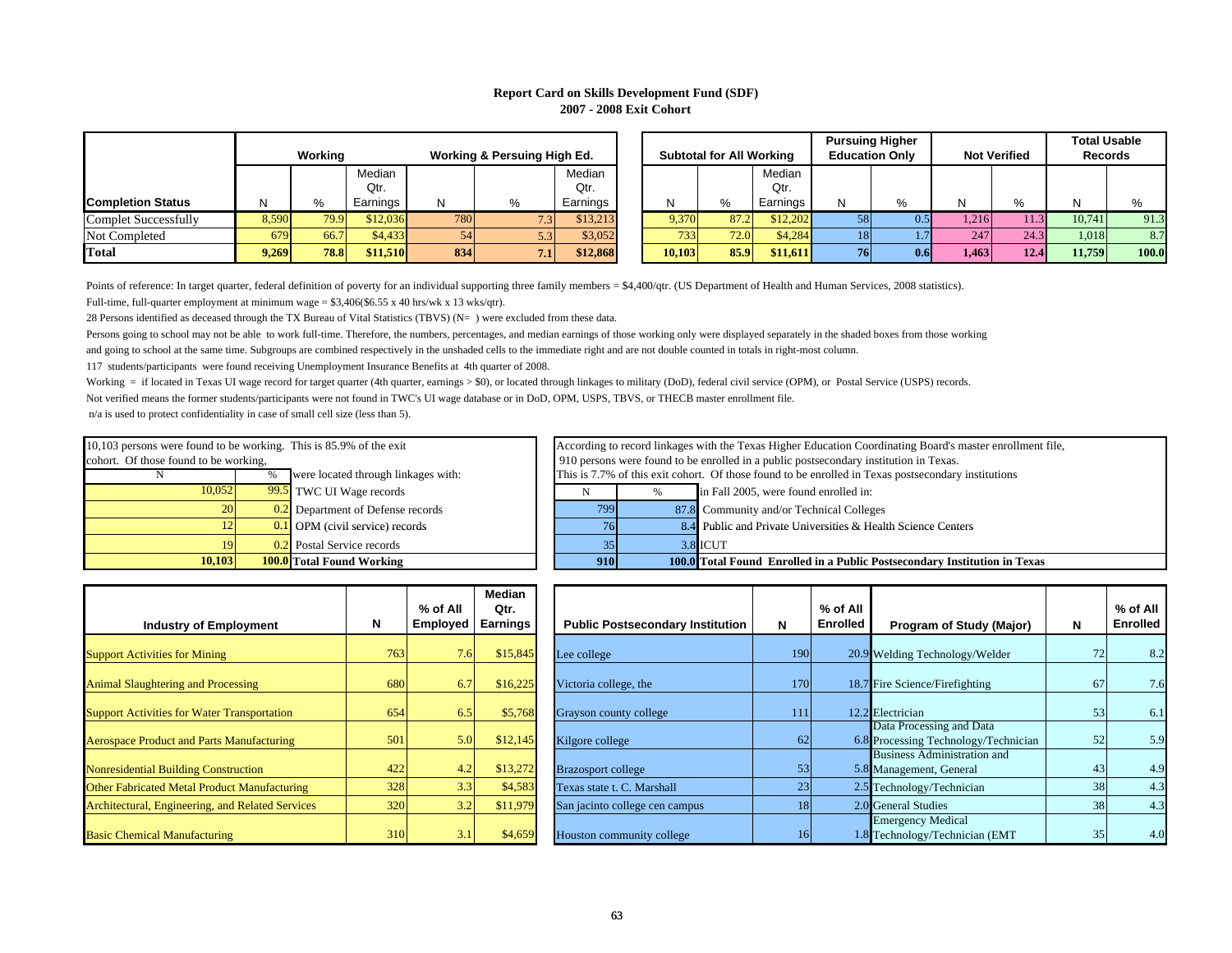# **Report Card on Supplemental Nutrition Assistance Program Employment & Training (SNAP E&T) 2007 - 2008 Exit Cohort**

|                            |        | Working<br>Working & Persuing High Ed. |                |     |                    |                |  | <b>Subtotal for All Working</b> |      |                |     | <b>Pursuing Higher</b><br><b>Education Only</b> | <b>Not Verified</b> |              | <b>Total Usable</b><br><b>Records</b> |       |
|----------------------------|--------|----------------------------------------|----------------|-----|--------------------|----------------|--|---------------------------------|------|----------------|-----|-------------------------------------------------|---------------------|--------------|---------------------------------------|-------|
|                            |        |                                        | Median<br>Qtr. |     |                    | Median<br>Qtr. |  |                                 |      | Median<br>Qtr. |     |                                                 |                     |              |                                       |       |
|                            | N      | %                                      | Earnings       | N   | %                  | Earnings       |  |                                 | %    | Earnings       | N   | %                                               |                     | $O_{\alpha}$ |                                       |       |
| ABAWD                      | 6,424  | 47.1                                   | \$2,686        | 200 | I 51               | \$2,358        |  | 6,624                           | 48.6 | \$2,673        | 185 |                                                 | 6.416               | 47.1         | 13,636                                | 46.6  |
| E and T General Population | 7,257  | 46.4                                   | \$3,010        | 197 | 3 <sub>l</sub>     | \$2,867        |  | 7.454                           | 47.7 | \$3,001        | 207 | 43F                                             | 7.689               | 49.2         | 15.641                                | 53.4  |
| Total                      | 13.681 | 46.7                                   | \$2,855        | 397 | $.4\triangleright$ | \$2,689        |  | 14.078                          | 48.1 | \$2,850        | 392 | 43F                                             | 14.105              | 48.2         | 29,277                                | 100.0 |

|                    |        |         |          |                             |                  |          |                                 |      |          | <b>Pursuing Higher</b> |   |                     |      | <b>Total Usable</b> |       |
|--------------------|--------|---------|----------|-----------------------------|------------------|----------|---------------------------------|------|----------|------------------------|---|---------------------|------|---------------------|-------|
|                    |        | Working |          | Working & Persuing High Ed. |                  |          | <b>Subtotal for All Working</b> |      |          | <b>Education Only</b>  |   | <b>Not Verified</b> |      | <b>Records</b>      |       |
|                    |        |         | Median   |                             |                  | Median   |                                 |      | Median   |                        |   |                     |      |                     |       |
|                    |        |         | Qtr.     |                             |                  | Qtr.     |                                 |      | Qtr.     |                        |   |                     |      |                     |       |
|                    |        | %       | Earnings | N                           | %                | Earnings | N                               | %    | Earnings | N                      | % |                     | %    | N                   | $\%$  |
|                    | 6.424  | 47.1    | \$2,686  | 200                         | 4.5 <sup>F</sup> | \$2,358  | 6,624                           | 48.6 | \$2,673  | 185                    |   | 6.416               | 47.1 | 13.636              | 46.6  |
| General Population | 7,257  | 46.4    | \$3,010  | 197                         | 1.3 <sup>°</sup> | \$2,867  | 7.454                           | 47.7 | \$3,001  | 207                    |   | 7.689               | 49.2 | 15.641              | 53.4  |
|                    | 13,681 | 46.7    | \$2,855  | 397                         | 1.4              | \$2,689  | 14.078                          | 48.1 | \$2,850  | 3921                   |   | 14.105              | 48.2 | 29,277              | 100.0 |

Points of reference: In target quarter, federal definition of poverty for an individual supporting two family members = \$4,400/qtr. (US Department of Health and Human Services, 2008 statistics). Full-time, full-quarter employment at minimum wage =  $$3,406 ($6.55 \times 40 \text{ hrs/wk x } 13 \text{ wks/qtr})$ .

Persons identified as deceased through the TX Bureau of Vital Statistics (TBVS) (N=110 ) were excluded from these data.

Persons going to school may not be able to work full-time. Therefore, the numbers, percentages, and median earnings of those working only were displayed separately in the shaded boxes from those working and going to school at the same time. Subgroups are combined respectively in the unshaded cells to the immediate right and are not double counted in totals in right-most column.

702 students/participants were found receiving Unemployment Insurance Benefits at the 4th quarter of 2008.

Working = if located in Texas UI wage record for target quarter (4th quarter of 2008, earnings > \$0), or located through linkages to military (DoD), federal civil service (OPM), or Postal Service (USPS) records.

Not verified means the former students/participants were not found in TWC's UI wage database or in DoD, OPM, USPS, TBVS, or THECB master enrollment file.

| 14,078                                                             |   | <b>100.0</b> Total Found Working    |  |  |  |  |  |  |  |  |  |
|--------------------------------------------------------------------|---|-------------------------------------|--|--|--|--|--|--|--|--|--|
| 47                                                                 |   | 0.3 Postal Service records          |  |  |  |  |  |  |  |  |  |
| 39                                                                 |   | $0.3$ OPM (civil service) records   |  |  |  |  |  |  |  |  |  |
| 27                                                                 |   | 0.2 Department of Defense records   |  |  |  |  |  |  |  |  |  |
| 13,965                                                             |   | 99.2 TWC UI Wage records            |  |  |  |  |  |  |  |  |  |
| N                                                                  | % | were located through linkages with: |  |  |  |  |  |  |  |  |  |
| cohort. Of those found to be working,                              |   |                                     |  |  |  |  |  |  |  |  |  |
| 14,078 persons were found to be working. This is 48.1% of the exit |   |                                     |  |  |  |  |  |  |  |  |  |

| 14,078                                                                                                      | <b>100.0</b> Total Found Working | 789                                 |                                                                                                                                                                                                    | 100.0 Total Found Enrolled in a Public Postsecondary Institution in Texas |                                          |  |  |  |  |  |  |
|-------------------------------------------------------------------------------------------------------------|----------------------------------|-------------------------------------|----------------------------------------------------------------------------------------------------------------------------------------------------------------------------------------------------|---------------------------------------------------------------------------|------------------------------------------|--|--|--|--|--|--|
|                                                                                                             |                                  | 0.3 Postal Service records          |                                                                                                                                                                                                    |                                                                           | $3.2$ ICUT                               |  |  |  |  |  |  |
|                                                                                                             |                                  | $0.3$ OPM (civil service) records   | 1431                                                                                                                                                                                               |                                                                           | 18.1 Publi Universities & HSC            |  |  |  |  |  |  |
|                                                                                                             |                                  | 0.2 Department of Defense records   | 621                                                                                                                                                                                                |                                                                           | 78.7 Community and/or Technical Colleges |  |  |  |  |  |  |
| 13.965                                                                                                      |                                  | 99.2 TWC UI Wage records            |                                                                                                                                                                                                    |                                                                           | in Fall 2008, were found enrolled in:    |  |  |  |  |  |  |
|                                                                                                             |                                  | were located through linkages with: | This is 2.69% of this exit cohort. Of those found to be enrolled in Texas postsecondary institutions                                                                                               |                                                                           |                                          |  |  |  |  |  |  |
| 14,078 persons were found to be working. This is 48.1% of the exit<br>cohort. Of those found to be working, |                                  |                                     | According to record linkages with the Texas Higher Education Coordinating Board's master enrollment file,<br>789 persons were found to be enrolled in a public postsecondary institution in Texas. |                                                                           |                                          |  |  |  |  |  |  |

| <b>Industry of Employment</b>           | N     | $%$ of All<br><b>Employed</b> | Median<br>Qtr.<br><b>Earnings</b> | <b>Public Postsecondary Institution</b> | N  | $%$ of All<br><b>Enrolled</b> |
|-----------------------------------------|-------|-------------------------------|-----------------------------------|-----------------------------------------|----|-------------------------------|
| <b>Employment Services</b>              | 1,927 | 13.7                          | \$1,965                           | <b>Houston Community College</b>        | 66 | 8.4                           |
| <b>Limited-Service Eating Places</b>    | 1.137 | 8.1                           | \$1,912                           | <b>South Texas College</b>              | 46 | 5.8                           |
| <b>Home Health Care Services</b>        | 877   | 6.2                           | \$1,582                           | St. Philip's College                    | 32 | 4.1                           |
| <b>Full-Service Restaurants</b>         | 546   | 3.9                           | \$2,080                           | San Antonio College                     | 31 | 3.9                           |
| <b>Other General Merchandise Stores</b> | 533   | 3.8                           | \$2,760                           | El Paso Community College Dist          | 27 | 3.4                           |
| <b>Elementary and Secondary Schools</b> | 520   | 3.7                           | \$2,707                           | <b>Texas Southern University</b>        | 24 | 3.0                           |
| <b>Grocery Stores</b>                   | 339   | 2.4                           | \$2,695                           | Deced El Centro College                 | 23 | 2.9                           |
| <b>Nursing Care Facilities</b>          | 319   | 2.3                           | \$3,011                           | <b>Tarrant Co South Campus</b>          | 19 | 2.4                           |

| <b>Industry of Employment</b>           | N     | % of All<br>Employed | Median<br>Qtr.<br>Earnings | <b>Public Postsecondary Institution</b> | N               | % of All<br><b>Enrolled</b> | Program of Study (Major)                                         | N  | % of All<br><b>Enrolled</b> |
|-----------------------------------------|-------|----------------------|----------------------------|-----------------------------------------|-----------------|-----------------------------|------------------------------------------------------------------|----|-----------------------------|
| <b>Employment Services</b>              | 1,927 | 13.7                 | \$1,965                    | <b>Houston Community College</b>        |                 |                             | 8.4 General Studies                                              | 89 | 11.7                        |
| <b>Limited-Service Eating Places</b>    | 1,137 | 8.1                  | \$1,912                    | <b>South Texas College</b>              | 46              |                             | Liberal Arts and Sciences/Liberal<br>5.8 Studies                 | 55 | 7.2                         |
| <b>Home Health Care Services</b>        | 877   | 6.2                  | \$1,582                    | St. Philip's College                    | 32 <sub>1</sub> |                             | Nursing - Registered Nurse<br>4.1 Training (RN, ASN, BSN, MSN)   | 44 | 5.8                         |
| <b>Full-Service Restaurants</b>         | 546   | 3.9                  | \$2,080                    | San Antonio College                     | 31              |                             | 3.9 Undeclared                                                   | 33 | 4.3                         |
| <b>Other General Merchandise Stores</b> | 533   | 3.8                  | \$2,760                    | El Paso Community College Dist          | 27              |                             | Administrative Assistant and<br>3.4 Secretarial Science, General | 30 | 3.9                         |
| <b>Elementary and Secondary Schools</b> | 520   | 3.7                  | \$2,707                    | <b>Texas Southern University</b>        | 24              |                             | 3.0 Multi-/Interdisciplinary Studies                             | 26 | 3.4                         |
| <b>Grocery Stores</b>                   | 339   | 2.4                  | \$2,695                    | Deced El Centro College                 | 23              |                             | 2.9 Psychology, General                                          | 23 | 3.0                         |
| <b>Nursing Care Facilities</b>          | 319   | 2.3                  | \$3,011                    | <b>Tarrant Co South Campus</b>          | 191             |                             | 2.4 Business/Commerce, General                                   | 18 | 2.4                         |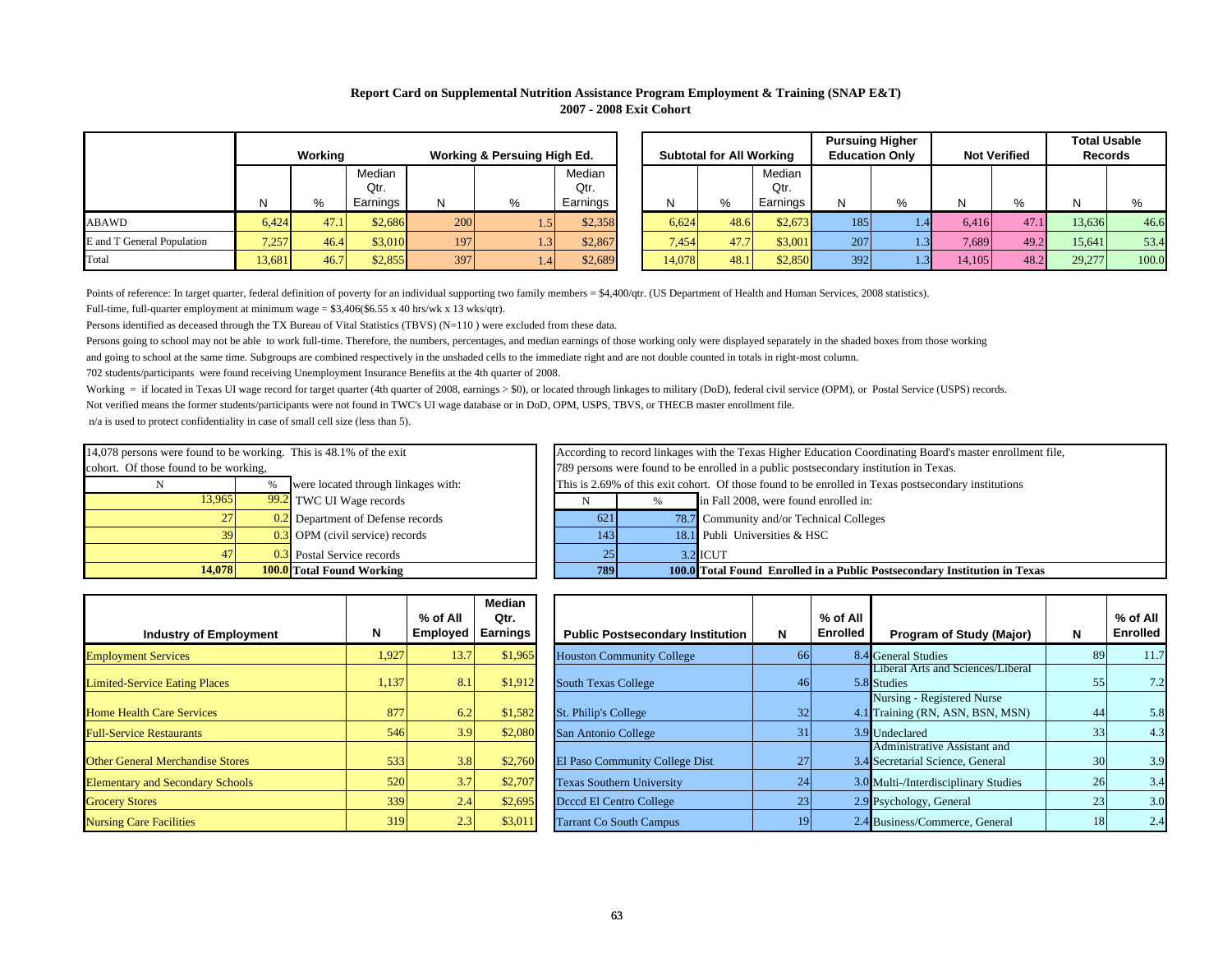#### **Report Card on Skill Sufficient Fund (SSF) 2007 - 2008 Exit Cohort**

|                          |     | Workina |                |                 | Working & Persuing High Ed. |                |   |     | <b>Subtotal for All Wo</b> |  |
|--------------------------|-----|---------|----------------|-----------------|-----------------------------|----------------|---|-----|----------------------------|--|
|                          |     |         | Median<br>Qtr. |                 |                             | Median<br>Qtr. |   |     |                            |  |
| <b>Completion Status</b> | N   | $\%$    | Earnings       | N               | %                           | Earnings       | N |     | %                          |  |
| Complet Successfully     | 368 | 64.2    | \$5.014        | 21 <sub>1</sub> | 3.7                         | \$4,542        |   | 389 | 67.9                       |  |
| Not Completed            | 85  | 56.7    | \$2,968        |                 | 4.7                         | \$3,629        |   | 92  | 61.3                       |  |
| Total                    | 453 | 62.7    | \$4,669        | 28              | 3.9                         | \$3,768        |   | 481 | 66.5                       |  |

|                          |     |         |          |     |                             |          |  |                                 |      |          | <b>Pursuing Higher</b><br><b>Education Only</b> |      | <b>Not Verified</b> |      |                             |       |
|--------------------------|-----|---------|----------|-----|-----------------------------|----------|--|---------------------------------|------|----------|-------------------------------------------------|------|---------------------|------|-----------------------------|-------|
|                          |     | Working |          |     | Working & Persuing High Ed. |          |  | <b>Subtotal for All Working</b> |      |          |                                                 |      |                     |      | <b>Total Usable Records</b> |       |
|                          |     |         | Median   |     |                             | Median   |  |                                 |      | Median   |                                                 |      |                     |      |                             |       |
|                          |     |         | Qtr.     |     |                             | Qtr.     |  |                                 |      | Qtr.     |                                                 |      |                     |      |                             |       |
| <b>Completion Status</b> |     | %       | Earnings | N   | $\%$                        | Earnings |  |                                 | %    | Earnings |                                                 | %    | N                   | %    |                             |       |
| Complet Successfully     | 368 | 64.2    | \$5,014  | 21. |                             | \$4,542  |  | 389                             | 67.9 | \$5,000  |                                                 |      | 157.                | 27.4 | 573                         | 79.3  |
| Not Completed            |     | 56.7    | \$2.968  |     |                             | \$3,629  |  | Q <sub>2</sub>                  | 61.3 | \$3,017  |                                                 | 5.01 |                     | 31.3 | 150                         | 20.7  |
| Total                    | 453 | 62.7    | \$4,669  | 28  | 3.9 <sup>°</sup>            | \$3,768  |  | 481                             | 66.5 | \$4,660  | 231                                             | 3.2  | 204                 | 28.2 | 723                         | 100.0 |

Points of reference: In target quarter, federal definition of poverty for an individual supporting two family members = \$3,500/qtr. (US Department of Health and Human Services, 2008 statistics).

Full-time, full-quarter employment at minimum wage =  $$3,406$  (\$6.55 x 40 hrs/wk x 13 wks/qtr).

Persons identified as deceased through the TX Bureau of Vital Statistics (TBVS) (N=3) were excluded from these data.

Persons going to school may not be able to work full-time. Therefore, the numbers, percentages, and median earnings of those working only were displayed separately in the shaded boxes from those working

and going to school at the same time. Subgroups are combined respectively in the unshaded cells to the immediate right and are not double counted in totals in right-most column.

15 students/participants were found receiving Unemployment Insurance Benefits 4th qtr. of 2008.

Working = if located in Texas UI wage record for target quarter (4th quarter, earnings > \$0), or located through linkages to military (DoD), federal civil service (OPM), or Postal Service (USPS) records.

Not verified means the former students/participants were not found in TWC's UI wage database or in DoD, OPM, USPS,TBVS, or THECB master enrollment file.

n/a is used to protect confidentiality in case of small cell size (less than 5).

481 persons were found to be working. This is 66.5% of the exit cohort.

According to record linkages with the Texas Higher Education Coordinating Board's master enrollment file in Fall 2008, Animal Slaughtering and Processing 104 21.6 \$5,678

ort. The enrolled in a public postsecondary institution in Texas. This is 7.1% of this exit cohort. **Employment Services** 52 10.8 \$1,715

| <b>Industry of Employment</b>                                          | N   | $%$ of All<br><b>Employed</b> | Qtr.<br><b>Earnings</b> |
|------------------------------------------------------------------------|-----|-------------------------------|-------------------------|
| <b>Animal Slaughtering and Processing</b>                              | 104 | 21.6                          | \$5,678                 |
| <b>Employment Services</b>                                             | 52  | 10.8                          | \$1,715                 |
| <b>Business Support Services</b>                                       | 34  | 7.1                           | \$5,665                 |
| <b>Limited-Service Eating Places</b>                                   | 20  | 4.2                           | \$1,227                 |
| <b>Elementary and Secondary Schools</b>                                | 19  | 4.0                           | \$4,512                 |
| <b>Other General Merchandise Stores</b>                                | 16  | 3.3                           | \$4,105                 |
| Agencies, Brokerages, and Other Insurance<br><b>Related Activities</b> | 15  | 3.1                           | \$8,713                 |
| <b>Health and Personal Care Stores</b>                                 | 9   | 1.9                           | \$4,867                 |
|                                                                        |     |                               |                         |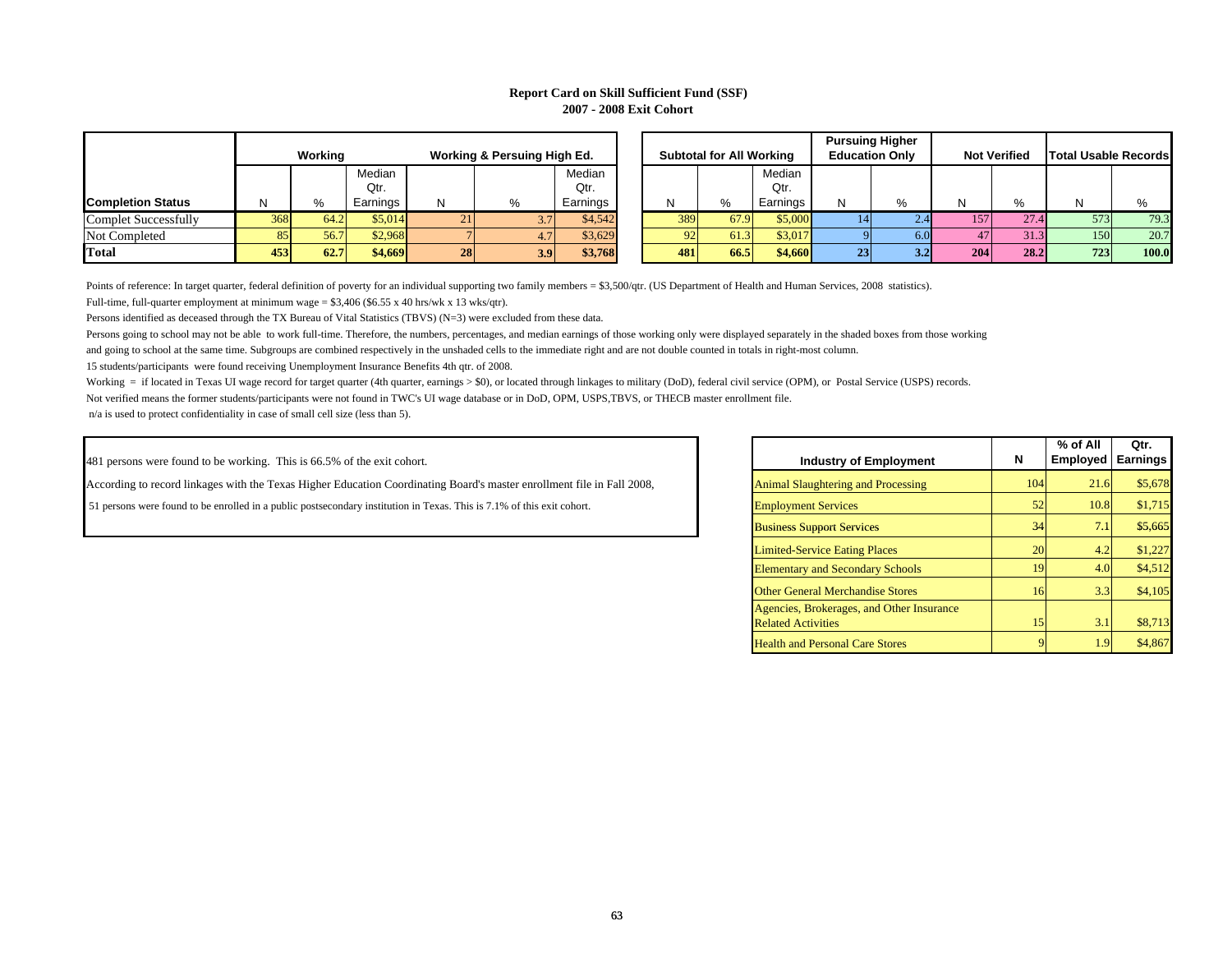# **Report Card on Trade Adjustment Assistance (TAA) 2007 - 2008 Exit Cohort**

|                           |       | Working |                |     | Working & Persuing High Ed. |                |       | <b>Subtotal for All Wo</b> |    |  |  |
|---------------------------|-------|---------|----------------|-----|-----------------------------|----------------|-------|----------------------------|----|--|--|
|                           |       |         | Median<br>Qtr. |     |                             | Median<br>Qtr. |       |                            | M  |  |  |
| <b>Program Type</b>       | N     | %       | Earnings       | N   | %                           | Earnings       | N     | %                          | Eε |  |  |
| <b>Employment Service</b> | 3.363 | 54.2    | \$6,000        | 183 | 3.0                         | \$3,799        | 3.546 | 57.1                       |    |  |  |
| <b>Training Provided</b>  | 729   | 65.9    | \$5,401        | 34  | 3.1                         | \$5,586        | 763   | 68.9                       |    |  |  |
| <b>Total</b>              | 4.092 | 55.9    | \$5,902        | 217 | 3.0                         | \$4,109        | 4,309 | 58.9                       |    |  |  |

|                           |       | Workina<br>Working & Persuing High Ed. |                |     |                  |                |       |      | Subtotal for All Working |     | <b>Pursuing Higher</b><br><b>Education Only</b> |       |      | <b>Total Usable</b><br><b>Not Verified</b><br><b>Records</b> |       |
|---------------------------|-------|----------------------------------------|----------------|-----|------------------|----------------|-------|------|--------------------------|-----|-------------------------------------------------|-------|------|--------------------------------------------------------------|-------|
|                           |       |                                        | Median<br>Qtr. |     |                  | Median<br>Qtr. |       |      | Median<br>Qtr.           |     |                                                 |       |      |                                                              |       |
| Program Type              | ΙN    | %                                      | Earnings       | N   |                  | Earnings       | N     |      | Earnings                 |     | 0/2                                             | N     | O/   |                                                              |       |
| <b>Employment Service</b> | 3,363 | 54.2                                   | \$6,000        | 183 | 3.OI             | \$3,799        | 3.546 | 57.1 | \$5,932                  | 336 | 5.4                                             | 1,193 | 19.2 | 6.210                                                        | 84.9  |
| Training Provided         | 729   | 65.9                                   | \$5,401        | 34  |                  | \$5,586        | 763   | 68.9 | \$5,401                  |     | 0.6                                             | 284   | 25.7 | 1.107                                                        | 15.1  |
| Total                     | 4.092 | 55.9                                   | \$5,902        | 217 | 3.0 <sub>l</sub> | <b>\$4.109</b> | 4.309 | 58.9 | \$583                    | 343 | 4.7 <sup>°</sup>                                | 4.477 | 20.2 | 7.317                                                        | 100.0 |

Points of reference: In target quarter, federal definition of poverty for an individual supporting two family members = \$3,500/qtr. (US Department of Health and Human Services, 2008 statistics).

Full-time, full-quarter employment at minimum wage =  $$3,406 \times ($6.55\,40 \text{ hrs/wk x 13 wks/qrt})$ .

Persons identified as deceased through the TX Bureau of Vital Statistics (TBVS) (N=25) were excluded from these data.

Persons going to school may not be able to work full-time. Therefore, the numbers, percentages, and median earnings of those working only were displayed separately in the shaded boxes from those working

and going to school at the same time. Subgroups are combined respectively in the unshaded cells to the immediate right and are not double counted in totals in right-most column.

1,188 students/participants were found receiving Unemployment Insurance Benefits at the 4th quarter of 2007.

Working = if located in Texas UI wage record for target quarter (4th Qtr. 2008, earnings > \$0), or located through linkages to military (DoD), federal civil service (OPM), or Postal Service (USPS) records. Not verified means the former students/participants were not found in TWC's UI wage database or in DoD, OPM, USPS, TBVS, or THECB master enrollment file.

n/a is used to protect confidentiality in case of small cell size (less than 5).

| 4.309                                                             | 560                                      | 100.0                          |                              |
|-------------------------------------------------------------------|------------------------------------------|--------------------------------|------------------------------|
| n/a                                                               | 0.1 Postal Service records               |                                | 1.8                          |
|                                                                   | $0.3$ OPM (civil service) records        | 73                             | 12.9                         |
|                                                                   | <b>0.1</b> Department of Defense records | 477                            | 85.2                         |
| 4.288                                                             | 99.5 TWC UI Wage records                 |                                |                              |
|                                                                   |                                          | This is 7.7% of this exit coho |                              |
| cohort. Of those found to be working,                             |                                          |                                | 560 persons were found to be |
| 4,309 persons were found to be working. This is 58.9% of the exit |                                          |                                | According to record linkages |

 **Industry of Employment <sup>N</sup> % of All Employed Earnings Median Qtr.**  Rubber Product Manufacturing 168 3.9 \$7,500 Semiconductor and Other Electronic Compo nent **Manufacturing** 159Elementary and Secondary Schools 142  $3.3$   $3.816$ Support Activities for Mining  $104 \begin{vmatrix} 1 & 2.4 & 3.12,891 \end{vmatrix}$ Aerospace Product and Parts Manufacturing 91 91 2.1 \$13,665 Other General Merchandise Stores89 and 1990 and 1990 and 1990 and 1990 and 1990 and 1990 and 1990 and 1990 and 1990 and 1990 and 1990 and 1990 Executive, Legislative, and Other General

| 4,309 persons were found to be working. This is 58.9% of the exit |                                                      |                                   |                                                                                       |                                       |  |  | According to record linkages with the Texas Higher Education Coordinating Board's master enrollment file, |  |  |
|-------------------------------------------------------------------|------------------------------------------------------|-----------------------------------|---------------------------------------------------------------------------------------|---------------------------------------|--|--|-----------------------------------------------------------------------------------------------------------|--|--|
| cohort. Of those found to be working,                             |                                                      |                                   | 560 persons were found to be enrolled in a public postsecondary institution in Texas. |                                       |  |  |                                                                                                           |  |  |
|                                                                   | were located through linkages with:<br>$\frac{0}{0}$ |                                   |                                                                                       |                                       |  |  | This is 7.7% of this exit cohort. Of those found to be enrolled in Texas postsecondary institutions       |  |  |
| 4,288                                                             |                                                      | <b>99.5</b> TWC UI Wage records   |                                                                                       | in Fall 2008, were found enrolled in: |  |  |                                                                                                           |  |  |
|                                                                   |                                                      | 0.1 Department of Defense records |                                                                                       | 477                                   |  |  | 85.2 Community and/or Technical Colleges                                                                  |  |  |
|                                                                   |                                                      | $0.3$ OPM (civil service) records |                                                                                       |                                       |  |  | 12.9 Public and Private Universities                                                                      |  |  |
| n/a                                                               |                                                      | 0.1 Postal Service records        |                                                                                       | 101                                   |  |  | 1.8 ICUT                                                                                                  |  |  |

| 1.309 | $100.01$ <sup>T</sup><br><br>l`otal<br>Working<br>®ound | omu | 00.0 | Public.<br><b>Postsec</b><br>-c.nrolled in a "<br>.condar<br>' Found<br>™otal | Institution<br>r exas<br>m |
|-------|---------------------------------------------------------|-----|------|-------------------------------------------------------------------------------|----------------------------|
|       |                                                         |     |      |                                                                               |                            |

| <b>Industry of Employment</b>                                                 | N   | % of All<br>Employed   Earnings | Median<br>Qtr. | <b>Public Postsecondary</b><br><b>Institution</b> | N   | % of All<br><b>Enrolled</b> | <b>Program of Study (Major)</b>                                                  | N  | % of All<br>Enrolled |
|-------------------------------------------------------------------------------|-----|---------------------------------|----------------|---------------------------------------------------|-----|-----------------------------|----------------------------------------------------------------------------------|----|----------------------|
| <b>Employment Services</b>                                                    | 155 | 12.9                            | \$4,252        | <b>Tyler Junior College</b>                       | 109 |                             | 19.5 General Studies                                                             | 36 | 6.6                  |
| <b>Rubber Product Manufacturing</b>                                           | 168 | 3.9                             | \$7,500        | El Paso Community College Dist                    | 67  |                             | 12.0 Undeclared                                                                  | 27 | 4.9                  |
| <b>Semiconductor and Other Electronic Component</b><br><b>Manufacturing</b>   | 159 |                                 | \$16,154       | <b>Vernon College</b>                             | 50  |                             | Drafting and Design Technology/Technician,<br>8.9 General                        | 25 | 4.6                  |
| <b>Elementary and Secondary Schools</b>                                       | 142 | 3.3                             | \$3,816        | <b>Austin Community College</b>                   |     |                             | Heating, Air Conditioning, Ventilation and<br>5.5 Refrigeration Maintenance Tech | 23 | 4.2                  |
| <b>Support Activities for Mining</b>                                          | 104 | 2.4                             | \$12,891       | <b>Kilgore College</b>                            | 24  |                             | 4.3 Computer and Information Sciences                                            |    | 3.6                  |
| <b>Aerospace Product and Parts Manufacturing</b>                              | 91  |                                 | \$13,665       | St. Philip's College                              | 18  |                             | Truck and Bus Driver/Commercial Vehicle<br>3.2 Operation                         | 18 | 3.3                  |
| <b>Other General Merchandise Stores</b>                                       | 89  | 2.1                             | \$3,852        | Texas State T. C. Marshall                        |     |                             | 3.0 Nursing - Registered Nurse Training                                          |    | 3.3                  |
| <b>Executive, Legislative, and Other General</b><br><b>Government Support</b> | 88  | 2.1                             | \$6,681        | <b>South Texas College</b>                        | 16  |                             | 2.9 Liberal Arts and Sciences/Liberal Studies                                    |    | 3.1                  |